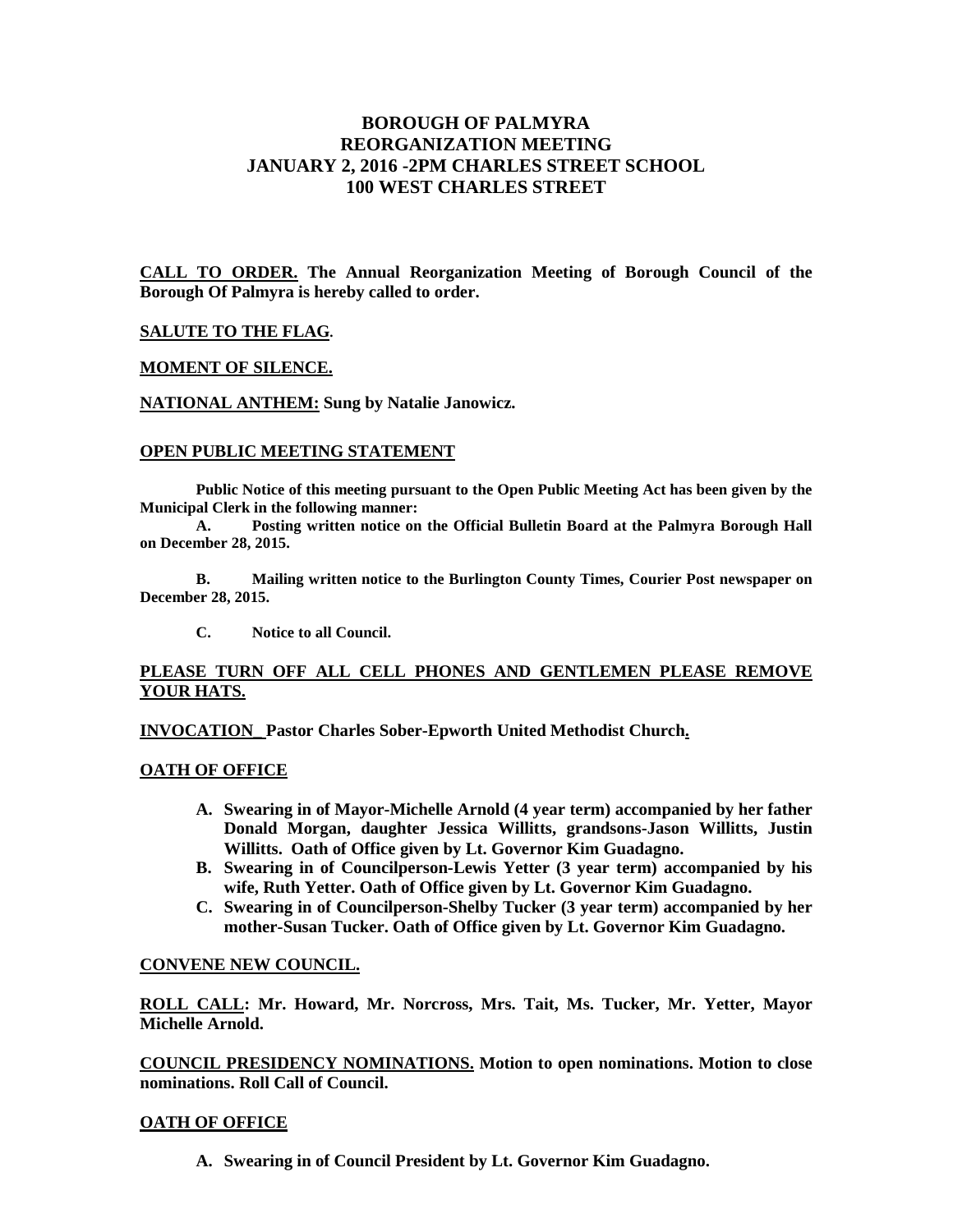# **INTRODUCTION OF DIGNITARIES AND COMMENTS.**

# **PRESENTATION BY SUPERINTENDENT OF SCHOOLS Brian J. McBride and comments by John Kay.**

## **STATE OF THE BOROUGH ADDRESS – Mayor Michelle Arnold.**

## **NEW BUSINESS**

- **A. Council Committee Appointments**
- **B. Mayor Michelle Arnold's Annual Appointments**
- **C. Annual Citizen Appointments**
- **D. Notice of Annual Council Scheduled Meetings and Works Sessions.**

**PUBLIC PORTION- This public portion is for matters listed on the agenda only. Please state your name and address for the record. An opportunity for the public to comment on other matters is listed later in the agenda.** 

## **RESOLUTIONS**

 **Consent Agenda- Resolution 2016-1 to Resolution 2016-45 will be enacted as a single motion; if any resolution needs additional discussion it will be removed from the consent agenda and voted on separately.** 

- **A. Resolution 2016-1, Resolution To Confirm Mayor Michelle Arnold's Appointments.**
- **B. Resolution 2016-2, Resolution Authorizing The Appointment Of Robert Nehila, Bowman and Company As Auditor.**
- **C. Resolution 2016-3, Resolution Authorizing The Appointment Of William Burns, Capehart & Scatchard As Solicitor.**
- **D. Resolution 2016-4, Resolution Authorizing The Appointment Of Maser Consulting Associates As Borough/Municipal Engineer.**
- **E. Resolution 2016-5, Resolution Authorizing The Appointment Of Dave Gerkens, Community Grants, Planning & Housing As Borough Planner/Grants Coordinator.**
- **F. Resolution 2016-6, Resolution Authorizing The Appointment Of Community Grants, Planning, Housing As Affordable Housing/RCA Administrator.**
- **G. Resolution 2016-7, Resolution Authorizing The Appointment Of Stephen Wenger As Prosecutor.**
- **H. Resolution 2016-8, Resolution Authorizing The Appointment Of Any/All Other Municipal Prosecutors In Burlington County As The Substitute Prosecutor.**
- **I. Resolution 2016-9, Resolution Authorizing Appointment Of James D. Fattorini As Public Defender.**
- **J. Resolution 2016-10, Resolution Appointing Environmental Resources Management As Environmental LSRP Until Completion Of MEC R/I Contract.**
- **K. Resolution 2016-11, Resolution Appointing Maser Consulting As Environmental Engineer/Consultant.**
- **L. Resolution 2016-12, Resolution Authorizing Appointment Of William H. Kirchner, Environmental Resolutions, Inc., As Sewer Engineer.**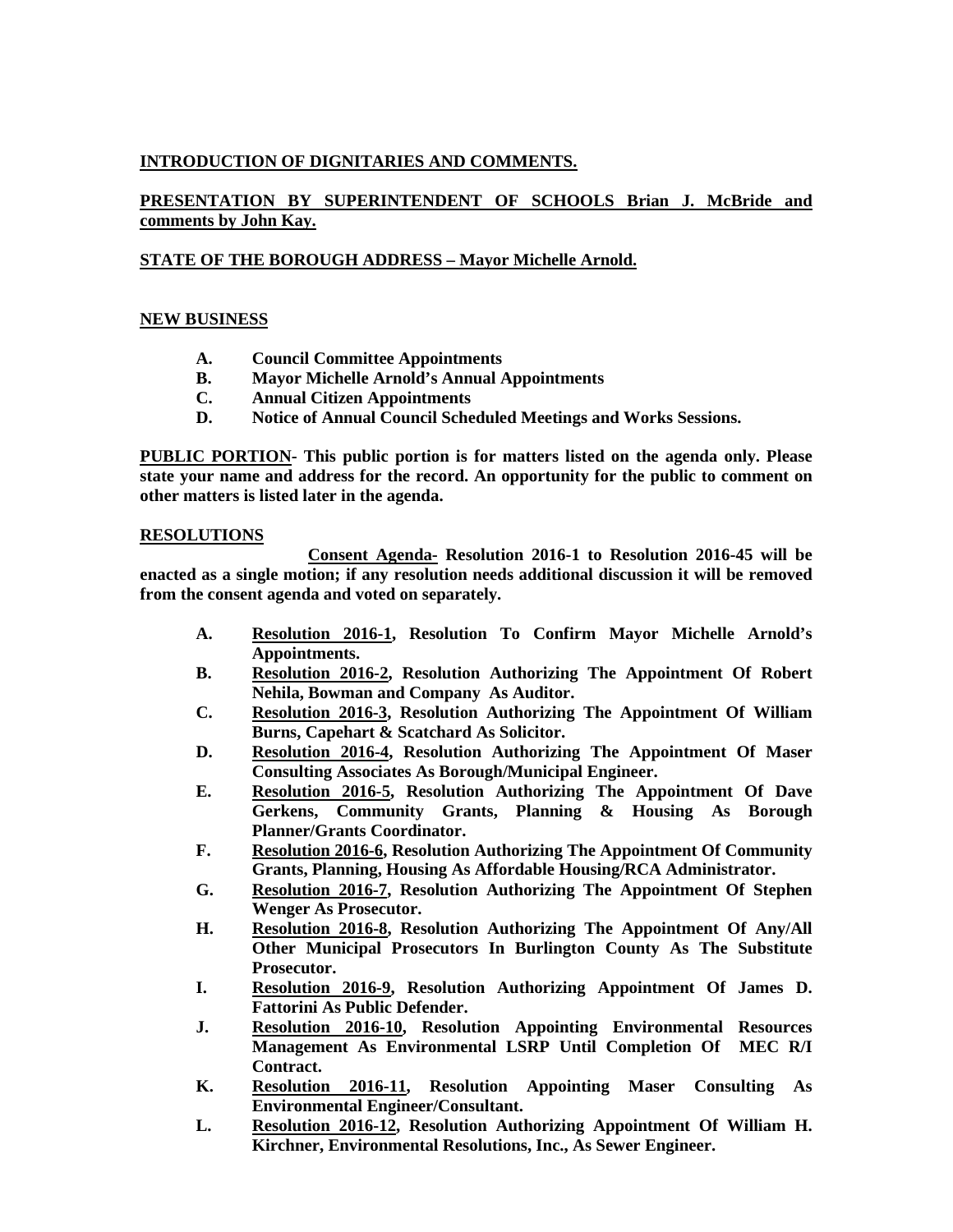- **M. Resolution 2016-13, Resolution Authorizing Appointment Mark Ruderman Of Ruderman and Glickman As Special Counsel/Labor Attorney.**
- **N. Resolution 2016-14, Resolution Authorizing Appointment Of Thomas J. Hastie, Jr., Capehart Scatchard As Special Counsel/Bond Attorney.**
- **O. Resolution 2016-15, Resolution Appointing Hardenbergh Insurance Group As Insurance Consultant/JIF Risk Management Consultant And Authorizing JIF Risk Management Consultant Agreement.**
- **P. Resolution 2016-16, Resolution Authorizing Appointment Of Ted Rosenberg As A Special Counsel/Conflict Attorney.**
- **Q. Resolution 2016-17, Resolution Authorizing Appointment Parker, McCay As A Special Counsel/Conflict Attorney.**
- **R. Resolution 2016-18, Resolution Authorizing Appointment Of Environmental Resolutions Inc. As A Special Projects Engineer. Resolution 2016-19, Resolution Authorizing Appointment Of CME As A Special Project Engineer.**
- **S. Resolution 2016-20, Resolution Authorizing Appointment Of McManimon, Scotland As Redevelopment Counsel.**
- **T. Resolution 2016-21, Resolution Appointing John Gural As Burlington County JIF Fund Commissioner.**
- **U. Resolution 2016-22, Resolution Appointing Barbara A. Sheipe As Burlington County JIF Alternate Fund Commissioner.**
- **V. Resolution 2016-23, Resolution Appointing John Gural As Burlington County JIF Claims Coordinator.**
- **W. Resolution 2016-24, Resolution Appointing Tracy Kilmer As Burlington County JIF Safety Coordinator.**
- **X. Resolution 2016-25, Resolution Appointing John Gural As Administrator For The Borough Of Palmyra**
- **Y. Resolution 2016-26, Resolution Appointing Tracy Kilmer As Housing Official For The Borough Of Palmyra Until March 31, 2016.**
- **Z. Resolution 2016-27, Resolution Designating The Burlington County Times, And The Courier Post As The Legal Newspapers And GovDeals.com As The Legal Auction Site For Vehicles And Property.**
- **1. Resolution 2016-28, Resolution Authorizing Mayor Michelle Arnold to Execute Contracts With All Appointed Professionals After Review And Approval By The Solicitor And Chief Financial Officer.**
- **2. Resolution 2016-29, Resolution Authorizing The Payment Of Debt Service For The Borough of Palmyra And All Necessary Bills Required For January 2016.**
- **3. Resolution 2016-30, Resolution Appointing Crossing Guards For The Borough of Palmyra For 2016.**
- **4. Resolution 2016-31, Resolution Appointing John Gural As Hearing Officer For Non-Uniformed Employees.**
- **5. Resolution 2016-32, Resolution Appointing John Quigg, Jr. As SLEO II Officer To The Borough of Palmyra Police Department For Courtroom Security.**
- **6. Resolution 2016-33, Resolution Authorizing The Temporary Budget Appropriations In The 2016 Budget.**
- **7. Resolution 2016-34, Resolution Approving A Cash Management Plan For The Borough Of Palmyra.**
- **8. Resolution 2016-35, Resolution Fixing The Rate Of Interest To Be Charged On Delinquent Taxes, Sewer Payments And Assessments.**
- **9. Resolution 2016-36, Resolution Awarding 2016 Transportation And Disposal Of Sludge In The Amount Of \$.0779 Per Gallon to Franc Environmental Inc. Of Horsham PA.**